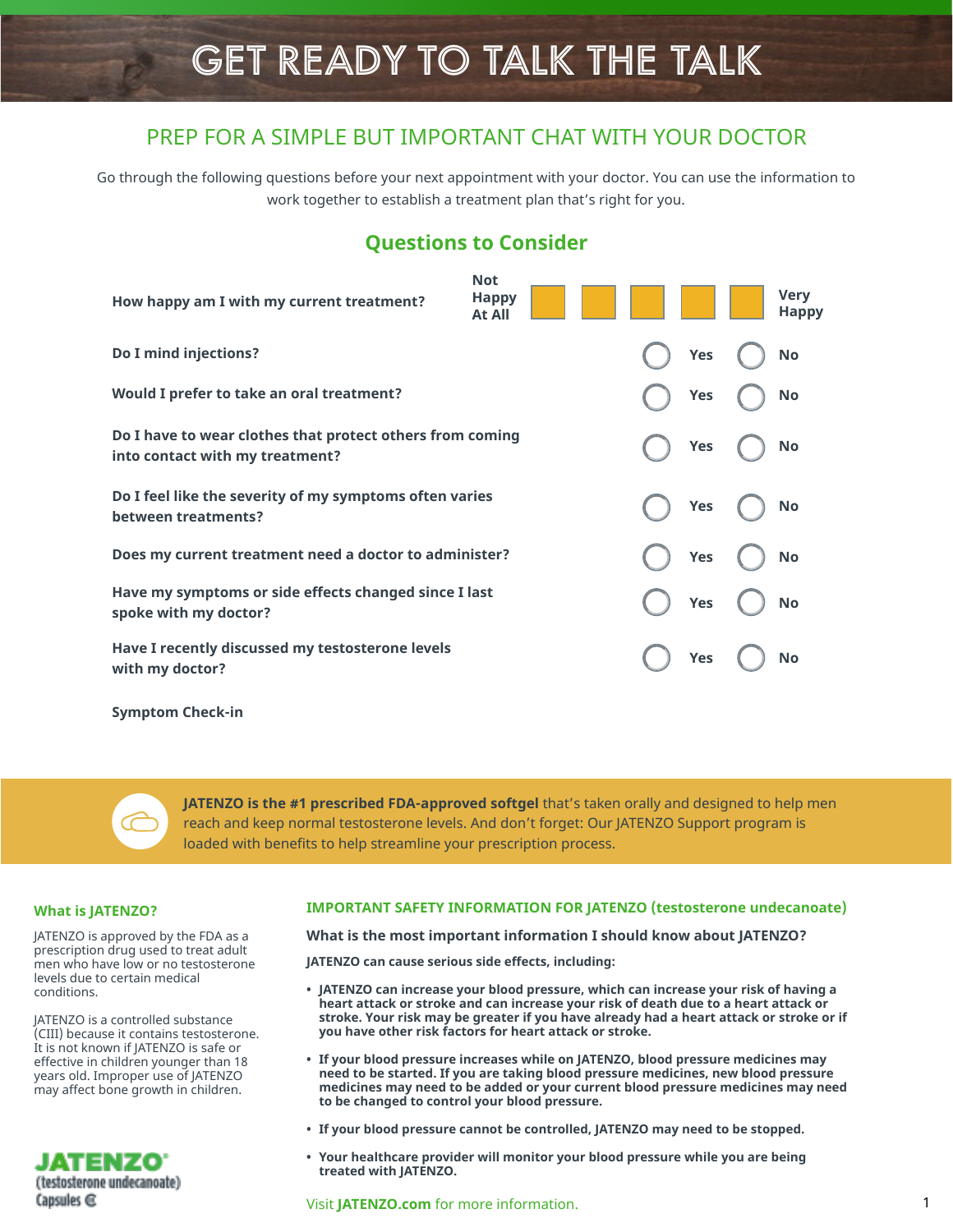#### **IMPORTANT SAFETY INFORMATION (continued)**

#### **What is JATENZO?**

JATENZO is a prescription medicine that contains testosterone. JATENZO is used to treat adult men who have low or no testosterone due to certain medical conditions.

JATENZO is a controlled substance (CIII) because it contains testosterone that can be a target for people who abuse prescription medicines. Keep your JATENZO in a safe place to protect it. Never give your JATENZO to anyone else, even if they have the same symptoms you have. Selling or giving away this medicine may harm others and is against the law.

JATENZO is not meant for use by women.

#### **Do not take JATENZO if you:**

- have breast cancer.
- have or might have prostate cancer.
- are a woman who is pregnant. JATENZO may harm your unborn baby.
- are allergic to JATENZO or any ingredients in JATENZO.
- have low testosterone without certain medical conditions. For example, do not take JATENZO if you have low testosterone due to age.

#### **Before you take JATENZO, tell your healthcare provider about all of your medical conditions, including if you:**

- have high blood pressure or are treated for high blood pressure.
- have heart problems.
- have high red blood cell count (hematocrit) or high hemoglobin laboratory value.
- have urinary problems due to an enlarged prostate.
- have liver or kidney problems.
- have a history of mental health illness including suicidal thoughts or actions, depression, anxiety or mood disorder.
- have problems breathing while you sleep (sleep apnea).

#### **Tell your healthcare provider about all the medicines you take, including prescription and over-the-counter medicines, vitamins, and herbal supplements.**

Using JATENZO with certain other medicines can affect each other. Especially, tell your healthcare provider if you take:

- insulin
- medicines that decrease blood clotting (blood thinners)
- corticosteroids
- medicines that increase blood pressure such as some cold medicines and pain medicines

Know the medicines you take. Ask your healthcare provider or pharmacist for a list of these medicines, if you are not sure. Keep a list of them and show it to your healthcare provider and pharmacist when you get a new medicine.

#### **How should I take JATENZO?**

- Take JATENZO exactly as your healthcare provider tells you to take it.
- Take JATENZO by mouth two times daily. Take 1 time in the morning and take 1 time in the evening.
- Take JATENZO with food.

JATENZO® (testosterone undecanoate)

Capsules  $<sup>•</sup>$ </sup>

• Your healthcare provider may change your JATENZO dose. Do not change your JATENZO dose without talking to your healthcare provider.

#### **What are the possible side effects of JATENZO?**

#### **JATENZO may cause serious side effects including:**

- See **"What is the most important information I should know about JATENZO?"**
- **Increase in blood pressure.**
	- JATENZO can increase your blood pressure, which can increase your risk of having a heart attack or stroke and can increase your risk of death due to heart attack or stroke. Your risk may be greater if you already have heart disease or if you have had a heart attack or stroke.
	- You may need to start new medicines or have medicines changed for high blood pressure while on JATENZO.
	- Your healthcare provider should check your blood pressure while you use JATENZO.
- **Increase in red blood cell count (hematocrit) or hemoglobin.**
	- JATENZO increases red blood cell counts in some patients. High red blood cell counts increase the risk of blood clots, strokes, and heart attacks.
	- You may need to stop JATENZO if your red blood cell count increases.
	- Your healthcare provider should check your red blood cell count and hemoglobin while you use JATENZO.

#### • **If you already have an enlarged prostate, your signs and symptoms may worsen while using JATENZO.** These may include:

- increased urination at night
- trouble starting your urine stream
- urinating many times during the day
- urge to go to the bathroom right away
- a urine accident
- inability to pass urine or weak urine flow
- **Increased risk of prostate cancer.** Your healthcare provider should check you for prostate cancer or any other prostate problems before you start and while you use JATENZO.
- **Blood clots in the legs or lungs.** Signs and symptoms of a blood clot in your leg can include pain, swelling or redness. Signs and symptoms of a blood clot in your lungs can include difficulty breathing or chest pain.
- **Abuse.** Testosterone can be abused, when taken at higher than prescribed doses and when used with other anabolic androgenic steroids. Abuse can cause serious heart and psychological side effects. Your healthcare provider should check you for signs of abuse before and during treatment with JATENZO.
- **In large doses JATENZO may lower your sperm count.**
- **Liver problems.** Symptoms of liver problems may include:
	- nausea or vomiting
	- yellowing of your skin or whites of your eyes
	- dark urine
	- pain on the right side of your stomach area (abdominal pain)
- **Swelling of your ankles, feet, or body (edema), with or without heart failure.**
- **Enlarged or painful breasts.**
- **Breathing problems while you sleep (sleep apnea).**
- **Changes in mood.** Talk to your healthcare provider if you have changes in mood or behavior including, new or worsening depression, or suicidal thoughts.

**Call your healthcare provider right away if you have any of the serious side effects listed above.**